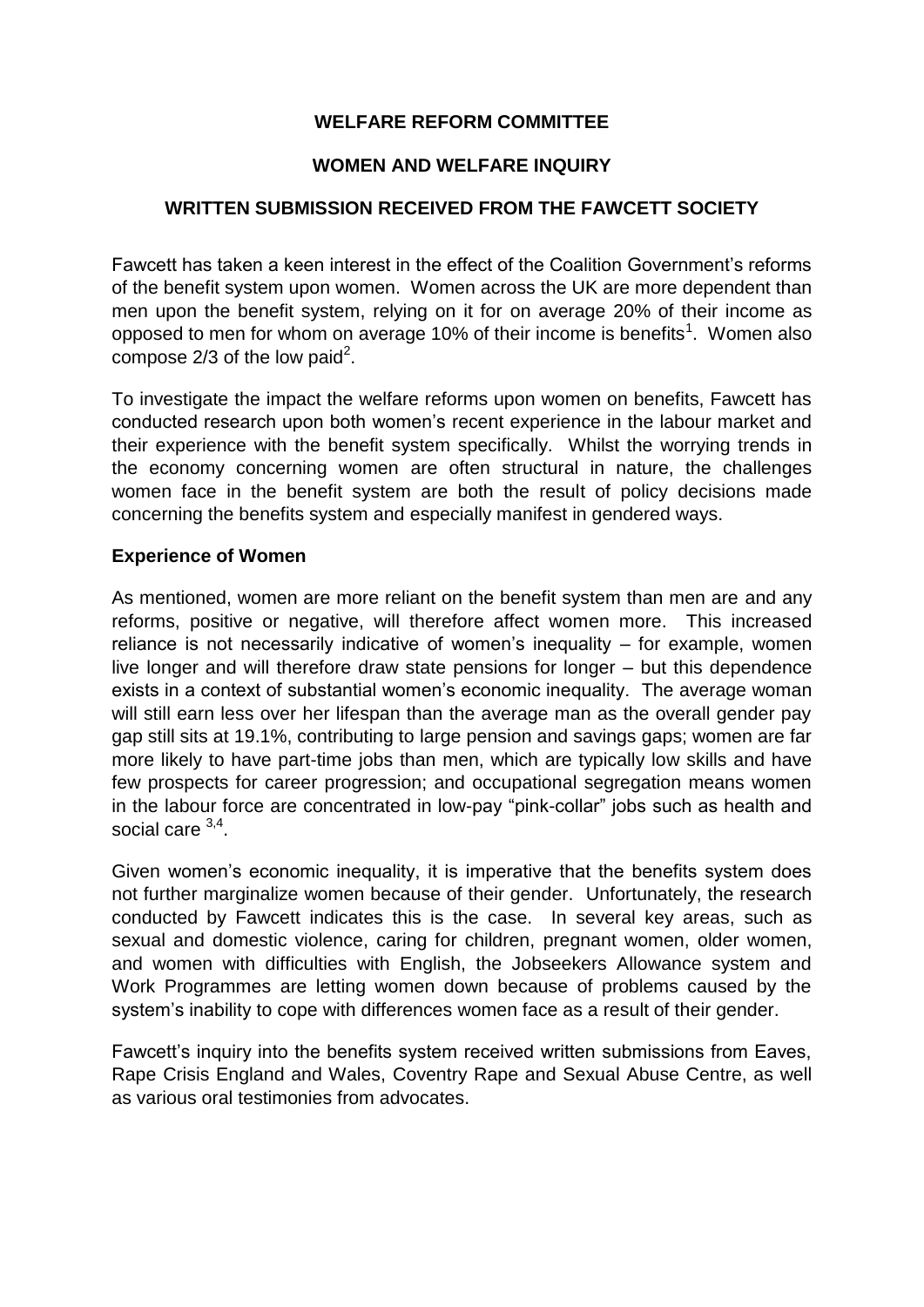### **Violence Against Women**

Because violence against women often results in the women targeted suffering from low self-esteem, depression, and other mental and physical health issues, women who are victims of this kind of violence often have difficulties in applying for jobs. Due to the framework of benefits conditionality inherent to JSA and which has been tightened by the recent reforms, survivors of domestic and sexual violence, who are predominantly women, are therefore more likely to lose access to the benefits they are entitled to because of normal responses to circumstances outside of their control.

This occurs in a framework where the job-seeking process was often too crude to meet the sensitive requirements for this group of women, and work coaches were not considering the risk of violence when arranging agreements. For example, Rape Crisis cites examples of victims of sexual violence who were offered job interviews at nightclubs, or even more worryingly, near to their perpetrator's home or place of work <sup>5</sup> .

The very real risk of violence which can result from such situations puts these women in an impossible situation – they can either put themselves and their mental and physical health in further danger, or receive benefit sanctions and potentially be driven into poverty.

A domestic violence easement (DVE) exists for women who are threatened or experiencing domestic violence for an initial period of four weeks, and which can be extended to a total 13 weeks, exempting them from fulfilling their job-seeking requirements exiting their abusive relationship.

However, the easement can only be accessed under specific conditions including: If it is requested by the claimant; If the violence was perpetrated within the last 26 weeks; If the victim is not living at the same address as the abuser; and if the claimant has not benefitted from the easement already in the last 12 months.

Putting the burden of disclosure solely upon the individual claimant, combined with the mysterious reluctance of Jobcentres to publicise the DVE, means that uptake is low - the DWP's own analysis of the easement in 2013 found that in the first year after it was introduced there were only 338 cases of the four-week easement and 115 of the full 13-week easement being granted nationally<sup>5</sup>. Even the DWP concedes this number is surprisingly low.

#### **Pregnant Women**

Most women who are pregnant are also subject to the same conditionality as other benefit recipients, even though pregnant women can switch to income Support or Maternity Allowance 11 weeks before their due date which does not require evidence of job-seeking.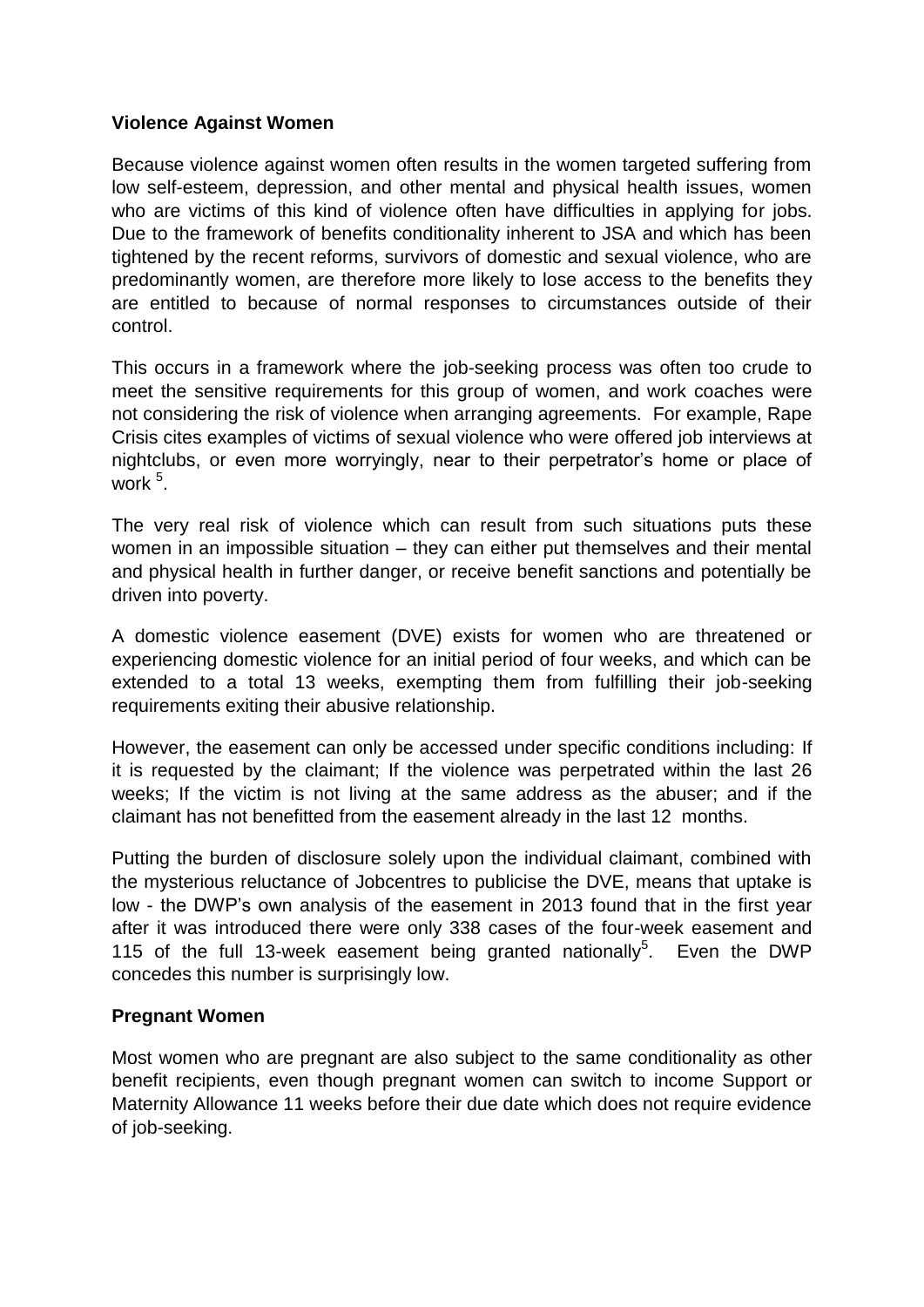Maternity Action's evidence informed the inquiry that most of the calls concerning JSA they receive come from pregnant women who are claiming JSA but are then expected to job-search and attend interviews or else face sanctions, a difficult requirement for some pregnant women. That conditionality still applies in these circumstances may not be appropriate, and may also not be communicated appropriately. For example, One Parent Families Scotland presented such a case study:

Emma is 20 years old and two months pregnant. She has been out of work and so is claiming JSA. Emma has been suffering from severe morning sickness and as a result is incapacitated first thing in the morning. When she called her JSA Adviser to say she wouldn't make her work focused interview and to ask for it to be rearranged she was told he was in a meeting but that the message would be passed on. The Adviser called a week later to ask why she hadn't turned up, she then received a letter the next day to say she had been sanctioned, losing her JSA for 4 weeks $5$ .

Even if it is assumed conditionality is appropriate in Emma's case as a pregnant woman, the fact that Emma was not informed defeats the entire point of benefit sanctions. Sanctions are supposed to be a deterrent, and if Emma was not even aware that she would be sanctioned for not attending her meeting how could it be expected that the prospect of sanctions would change her behaviour? This failure to communicate the mechanisms behind sanctions to women is a common theme across the groups Fawcett investigated and is one of the major problems with the benefits system.

#### **Older Women**

Older women face a combination of problems which makes it hard for them to find employment and handle the JSA Claimant system. Stigma in the labour market makes it hard even for well qualified older women with relevant experience to win roles at interview, whilst the care responsibilities older women often have make it difficult for them to accept roles and can lead to sanctioning.

Like the other categories, older women reported feeling as if little attention was being paid to their individual circumstances. For example, at a focus group in the Midlands, women in their 50s and 60s informed us that they had been told to apply for labouring jobs on construction sites, when they had no experience in the field and felt they were physically unable to perform the tasks that would be required of them<sup>5</sup>. Members of the so-called 'sandwich generation' – those caught between caring for both grandchildren and elderly parents – told the inquiry how difficult it had become to manage their caring responsibilities alongside the mandated activities listed in their agreements.

While part-time hours can allow this group of women to continue to provide unpaid care for their family members, insecure zero-hours contracts (which are often the only part-time job opportunities available) tend to not work well at all, as women with dual caring responsibilities are generally unable to take up work at short notice because of their care work, and are left with no paid work as a result.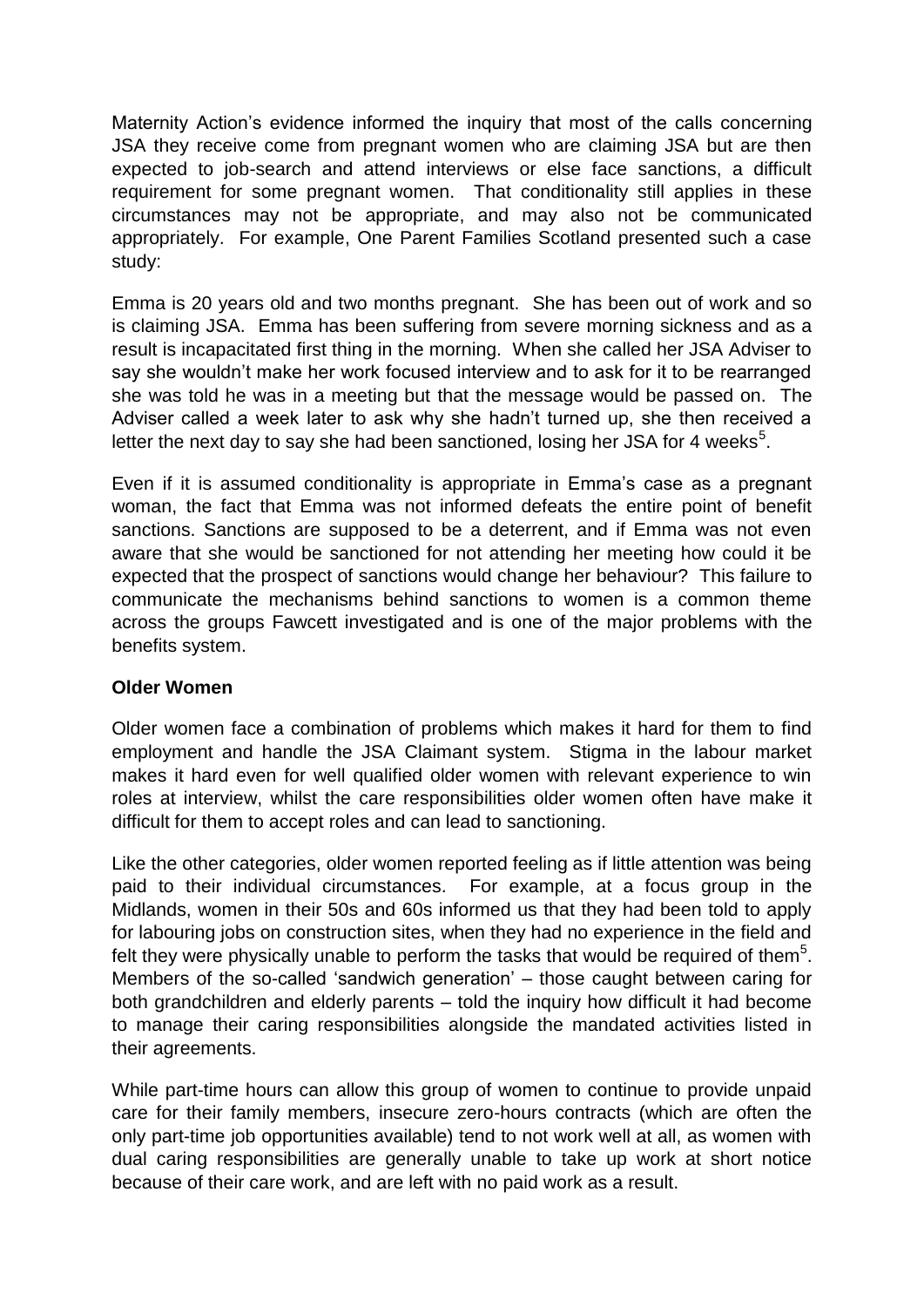As a consequence, older women also face the impossible choice between taking up unsuitable work and being sanctioned.

## **Lone Parents**

Fawcett is particularly concerned as to the impact of *increased* conditionality and sanctions upon lone parents, 92% of whom are women<sup>6</sup>. Lone parents have a greater tendency than the general population to take up work that under-utilises their skills, qualifications and experience and thus has a negative impact on earnings, progression and the welfare of their children.

There are a set of twelve safeguards, currently set down in regulations, which aim to accommodate the fact that lone parents are the sole carers of their children. These include being able to limit the hours they are required to work, shorter expected commutes, more notice for interviews and job starts, and being able to leave jobs without being sanctioned in the event of insufficient childcare being available.

Unfortunately, these flexibilities are not always available. The Single Parent Action Network surveyed 40 lone parents and found that only 25% had agreements that stated they could restrict their job search to vacancies within school hours, and worryingly 43% had agreements that explicitly stated that they must be prepared to look for full-time jobs<sup>5</sup>.

Further, many of these rights to flexibilities lone parents currently possess are absent from Universal Credit, and Fawcett is worried that the absence of these rights would disproportionately hinder the welfare of lone parents and their children. These flexibilities are important for helping lone parents return to work if they wish to, and removing them could be counter-productive to reaching government policy goals of reducing unemployment amongst lone parents.

# **Devolved Powers to Scotland**

Mechanisms which we would therefore consider particularly important in alleviating women's inequality in the benefit system include:

- More specialised training of staff in Jobcentres. Women receiving benefits who, for example, are also victims of domestic violence face special circumstances, and if no member of staff at their Jobcentre is trained in understanding the additional needs they face, they will face undue difficulty in returning to work. This applies to other circumstances women face on benefits, including women with difficulties with English, older women, pregnant women, and lone parents.
- Better reflection in Claimant Commitments of the individual demands and constraints each claimant requires.
- Increased provision of flexibilities within benefit regulations in order to reduce the number of 'impossible choices' women have to make between sanctions and work which is unsuitable due to circumstances arising from their gender.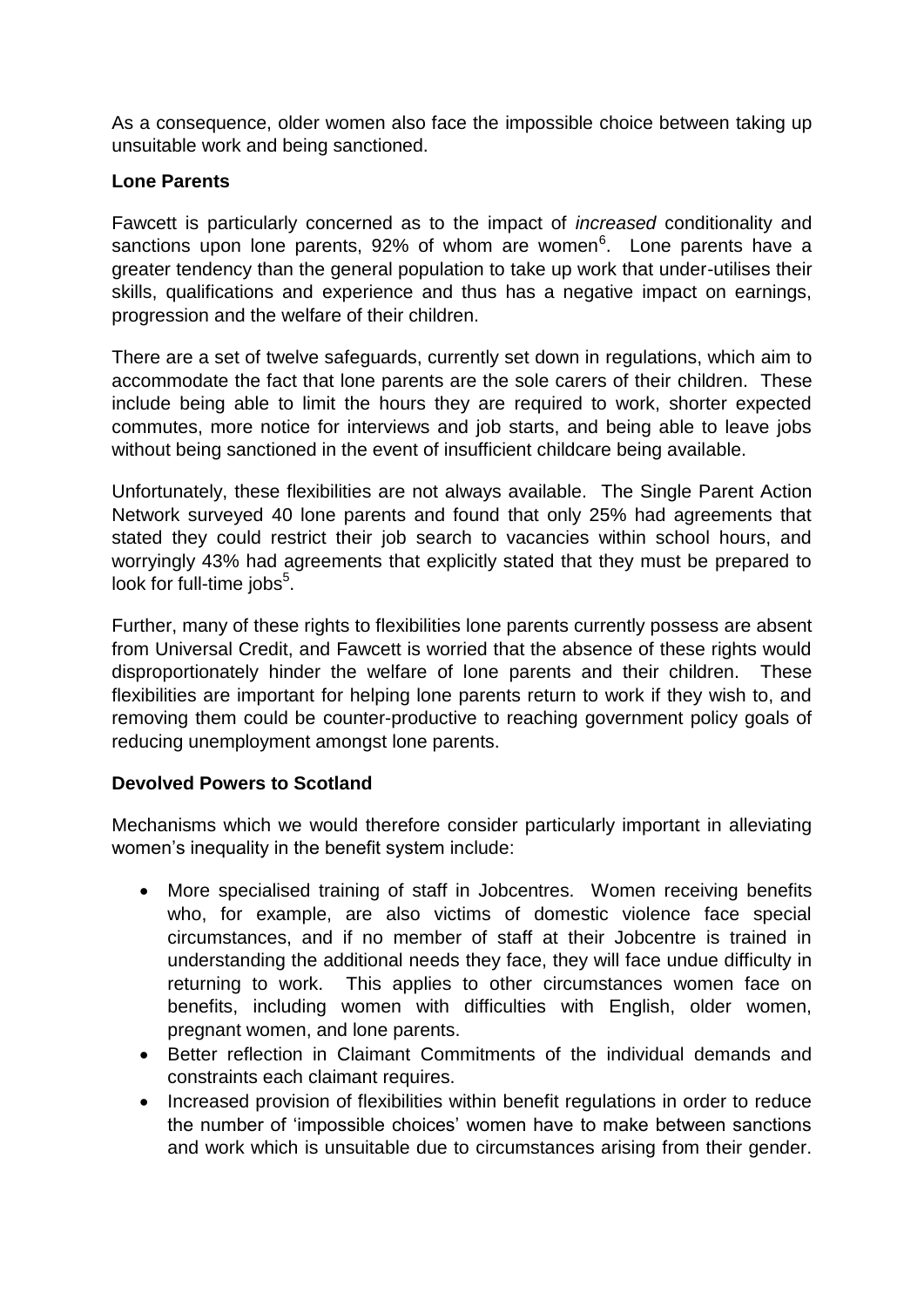The removal of the lone parents' regulations from Universal Credit to be replaced by "guidance" is particularly worrying in this regard.

- In particular, amendments to the Domestic Violence Easement in consultation with expert organisations so as to better help women who experience gendered violence.
- Restructuring of the appeals process for sanctions such that it is completed in a matter of days and with the clear understanding of the claimant and communication.

A serious attempt by the Scottish Government to reduce the gendered impact of welfare would as a result require:

- The power to determine the appropriate level of training of Jobcentre staff.
- The power to include new flexibilities within benefit regulations.
- The power to amend and introduce specific, specialised Easements for women in dire circumstances.
- Control over the appeals process.
- The power to redefine the scope, applicability and severity of sanctions.

Given so many of the negative effects of the welfare system upon women are the result of poorly implemented or designed policies within conditionality, Fawcett at present sees no reason that conditionality and sanctions necessarily have a disproportionate impact upon women. A benefits system which incorporates more understanding of an individual's situation and help for them could, with the deterrent sanctioning, in theory help many vulnerable women into work where they want to be. What is clear is that the current sanctions regime is systematically failing to do this because it has a minimal understanding of the way in which gender affects women searching for work and on benefits.

The Fawcett Society 6 May 2015

# **Bibliography**

1. The Fawcett Society. *Who Benefits?: A gender analysis of the UK benefits and tax credits system*. (2006).

- 2. Women in the Labour Market. at <http://www.ons.gov.uk/ons/dcp171776\_328352.pdf>
- 3. Department for Culture Media and Sport. *Secondary Analysis of the Gender Pay Gap*. (2014). at